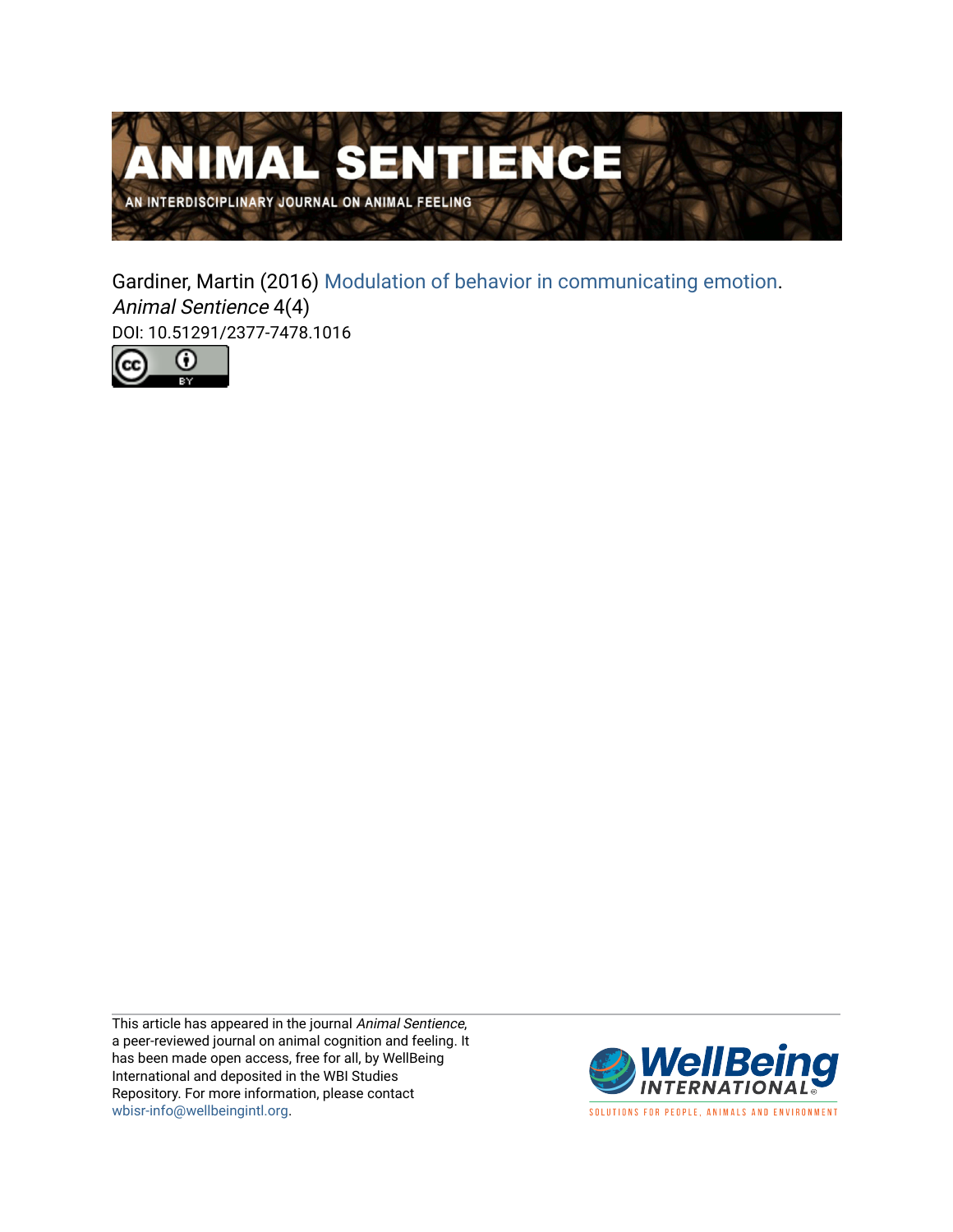## **Modulation of behavior in communicating emotion**

*Commentary on [King](http://animalstudiesrepository.org/animsent/vol1/iss4/1/) on Animal Grief*

**Martin F. Gardiner** Department of Education Brown University

**Abstract:** King discusses many examples where two animals, as they bond, behave in ways we interpret as expressing love for one another. If one of the bonded animals then dies, signs of loving are replaced by signs we interpret as expressing grief by the animal who remains. I propose a pathway for emotional communication between an animal and an observer that can have a central role in these and other observations by King and in our overall ability to interpret observed behavior in relation to emotion. This pathway provides evidence of emotion in an observed animal by communicating evidence of emotion's effects on the behavioral activities of the observed animal. Initial findings from humans including those from music support and can begin to fill in the details for such a pathway.

> Martin F. Gardiner Martin Gardiner@brown.edu has been studying how cognitive and emotional components of musical skill learning interact with and can affect more general human skill development and learning. <http://necmusic.edu/faculty/martin-f-gardiner>



**Communicating Information About Emotional State**. As Scherer (1995) pointed out, Darwin (1872, 1965) argued that it is essential for a human or nonhuman animal to be able to signal their emotional states to other individuals, for example, to avoid a fight or advance toward sexual behavior. Facial expression (Ekman, 1973, 1992) and animal vocalizations that send affective signals (Marler, 1954; Scherer, 1988, 1995) illustrate such signaling.

But King (2003) reminds us that many activities by an animal that do not have the sole purpose of signaling an emotional state can also be interpreted by an observer as indicating emotional state, whether or not the animal intends this communication, or is even aware of being observed. And computer technology is already rapidly developing means to analyze and monitor such signs in humans (Khatchadourian, 2015).

I propose a modulation/demodulation pathway to clarify the steps needed to account for the transmission of information about emotion that King and Khatchadourian discuss.

**Communicating spoken words via radio signal.** An example from technology illustrates the kind of communication I wish to model. Consider a listener (L) listening on a radio to sounds of words spoken in a studio by a human speaker (S). L cannot hear the actual sounds produced by S, but instead hears a close approximation to these sounds constructed from information carried by a *carrier signal,* here radio waves, passing through the air from a radio wave transmitter to the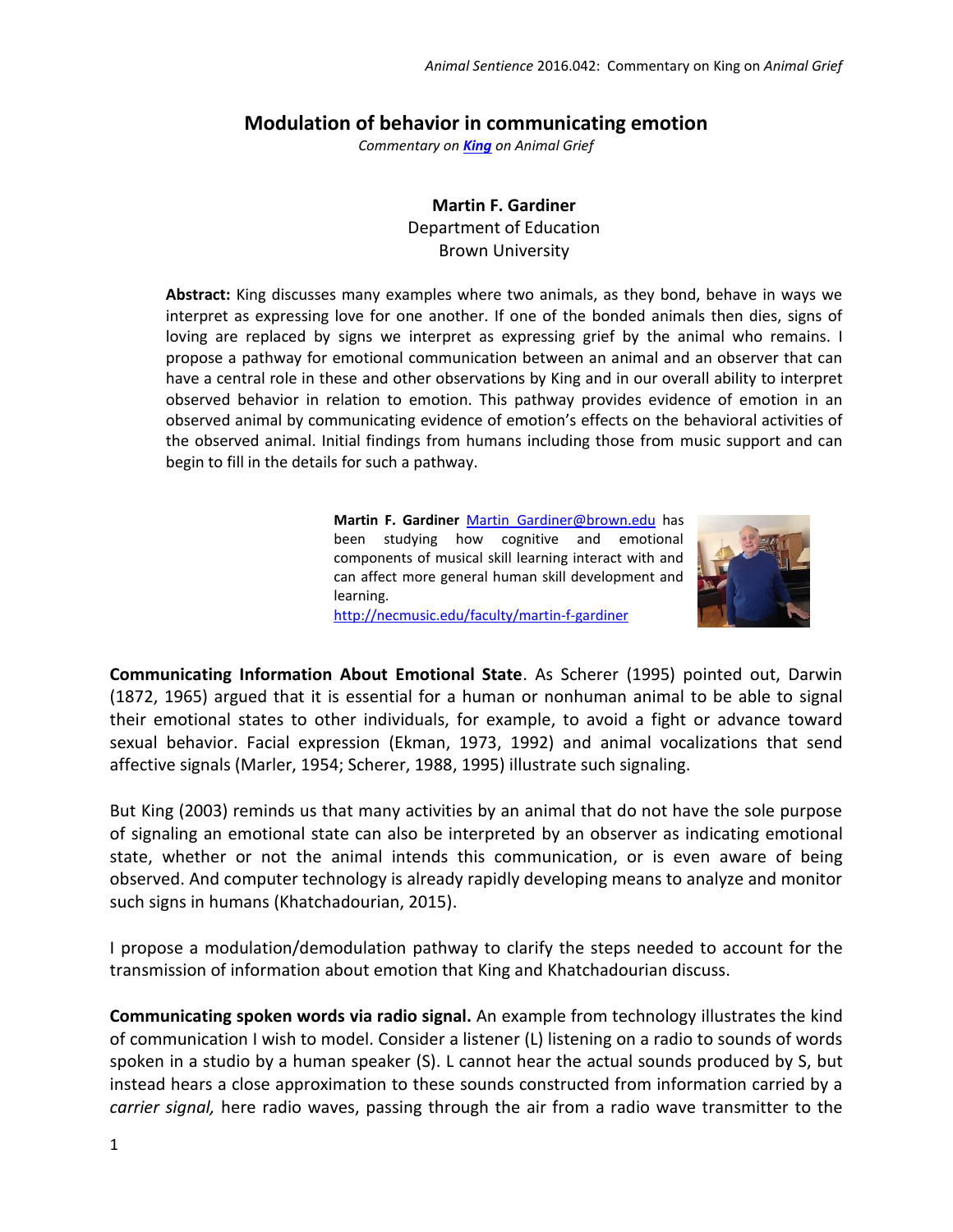radio. In a *modulation of carrier stage,* sound waves produced by S talking into a microphone in the studio are used to *modulate* or modify the carrier signal in a known way. At the radio, a *demodulation of carrier stage* reverses the processes used in the modulation stage, creating the sound waves heard by L.

**Communicating information about emotion through modulation and demodulation of signaling related to action.** Consider an observer (O) observing an individual (A) who can carry out active behavior. O wishes to obtain information about emotional states of A, but since emotional states are internal, O cannot observe A's emotions directly. The channel to be discussed next allows O to observe A's emotions through a pathway involving demodulation of information about A's emotions from signals about A's actions.

Consider whatever signals O uses to observe activities of A as *carrier signals* passing from A to O (CS[A,O]).

**Modulation.** Damasio (1994, 1999, 2010), building from ideas of James and Lange (1922) and extensive further evidence, proposed that what we call emotion concerns adjustment of body physiology to meet differing challenges to behavior and also to restore depleted capacities whenever this becomes possible. If one adds secondary and background emotions and mixtures that defy verbal description to primary emotions such as fear and joy, normal experience shows no break in emotion. Emotion thus interacts continuously with other brain function as behavior is planned, adjusted, developed, and executed (Gardiner, 2015).

This continuing dialogue between emotion and control of action in observed individual A continuously modulates emotionally the behavior of A, and thus also the carrier signal passing from A to O (CS[A,O]) to produce a new modulated carrier signal CSM(A,O).

**Demodulation**. To obtain information about A's emotions from CSM(A,O), O must now carry out some form of demodulating reverse engineering based on the belief about how A's emotion can affect A's behavior as now observed.

Rapidly expanding research building on the discovery only a few decades ago of "mirror neurons" and "mirror neuron systems" (MNS) in monkeys (Rizzolati & Craighero, 2004) supports the possibility for such reverse engineering analysis. Mirror neurons in monkeys fire both when the monkey carries out a goal-achieving action and when the monkey observes a similar goalachieving action by someone else, including humans. Individual neuronal firing has not been directly observed in humans, but imaging and other related studies are demonstrating MNS properties in regions related to observations in the monkey, and also more broadly in the human brain.

MNS systems thus appear to hold and provide access to information that can be used to interpret the meaning of observed actions through a kind of *simulation* (Gallese, 2003) joining MNS and other systems to recreate as closely as possible the functional mental activity (Gardiner, 2008a) in oneself that could create the motor acts observed. There is already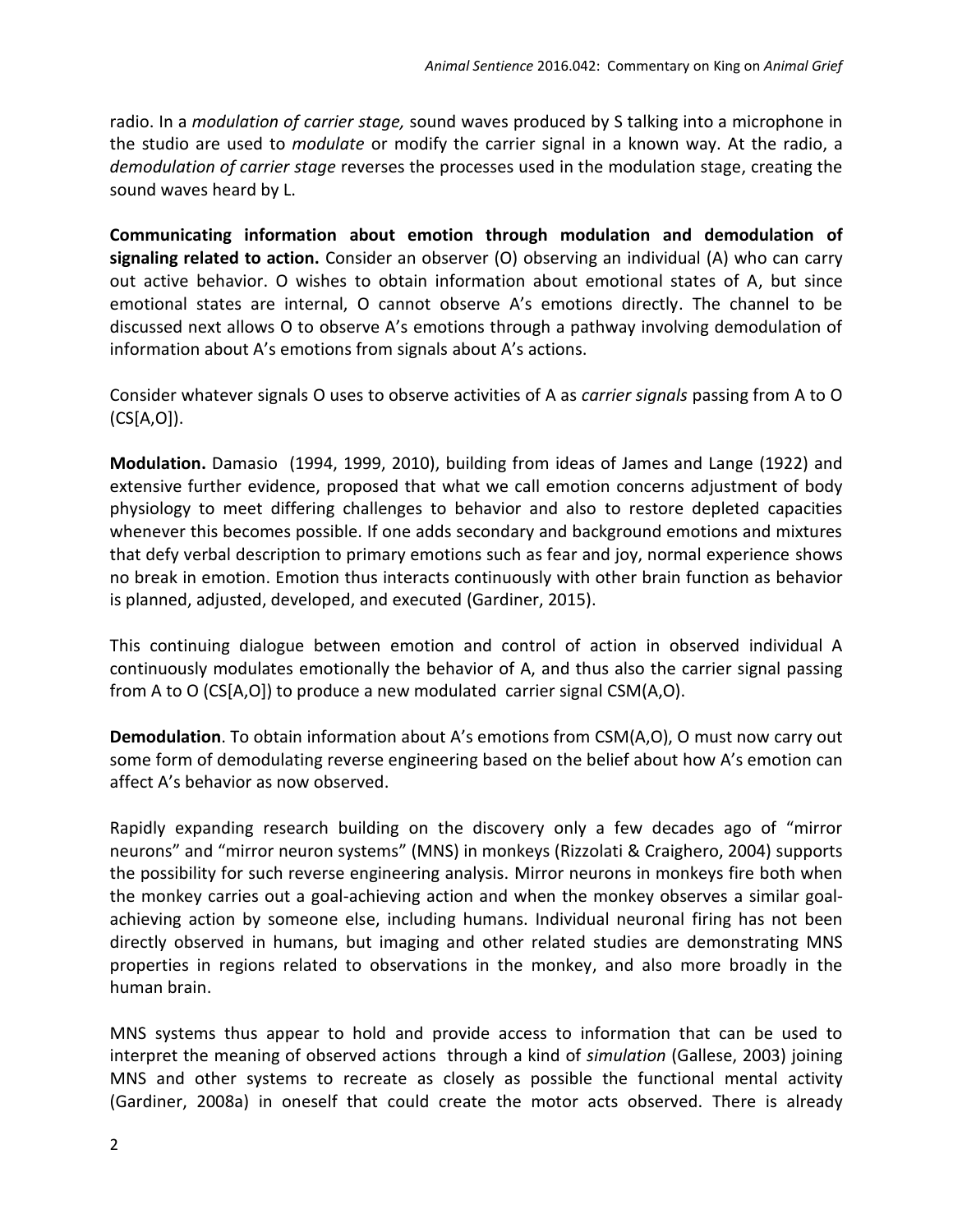evidence that such MNS-related simulation is important to human verbal communication (Fischer & Zwann, 2008; Zarr et al., 2014) as well as to emotional interpretation and communication (Dapretto et al., 2005; Depalma & Lisiewski, 2009; Endicott et al., 2008; Carr et al., 2003; Molnar-Szakacs & Overy, 2006). The modeling now discussed here may help clarify the full communication system in which MNS-related brain function is embedded.

**Applications: Human Interpretation of Behavior in Relation to Emotion**. King illustrates the interpretation of the influence of emotion on an observed animal's activity. There are many ways to make such an interpretation, but they all require some kind of mental model of the effect of emotion on behavior applied to what is observed, and thus involve demodulation in the most general sense discussed here. This formal modeling can clarify connections to other research showing that emotion affects behavior continuously and that MNS systems may be involved in interpreting observed behavior through internal simulation of related effects on one's own behavior.

King uses both short- and longer-term effects on behavior as evidence of the presence and effects of emotion in animals. Both types of effects must be addressed in models concerning demodulation discussed here.

**Dynamics of Bonding and Signs of Love and Grief in Animals**. King's examples show great variety in the dynamical growth of bonding and of signs of loving she discusses. This may illustrate varieties in the development of emotional interaction between the animals as they learn to interpret one another's emotional signaling whether transmitted through direct signs or through actions. That bonded individuals then show behavioral signs we interpret as expressing love supports the possibility that the animals come to interpret one another's behaviors similarly and that this maintains their bonding.

When one partner dies or leaves, the signs of love expected by the observing partner leave with them. King's evidence supports her hypothesis that depth of grief is strongly related to extent of love for the deceased or departed partner. The modeling proposed here supports her contention that the absence of signals of love from the departed partner helps to induce the behavior we interpret as expressing grief. By departing, the partner signals end of participation in loving. This purely behavioral signal may well be critical to inducing signs of grieving that follow.

Group demonstrations of grief-related behavior exhibited by horses, as described by King, can be showing similar social-level dynamics.

**Conclusion.** King provides extensive evidence that animals can interact emotionally in complex ways. As illustrated and discussed here, the ability of animals to read one another's emotions through some kind of demodulation of the effect of emotions on observed actions may help explain such complex behavioral interactions. Animals may interact emotionally not only intentionally, through specific signaling, but also more generally and more continuously by interpreting one another's behaviors. The ability to read one another's emotions from behavior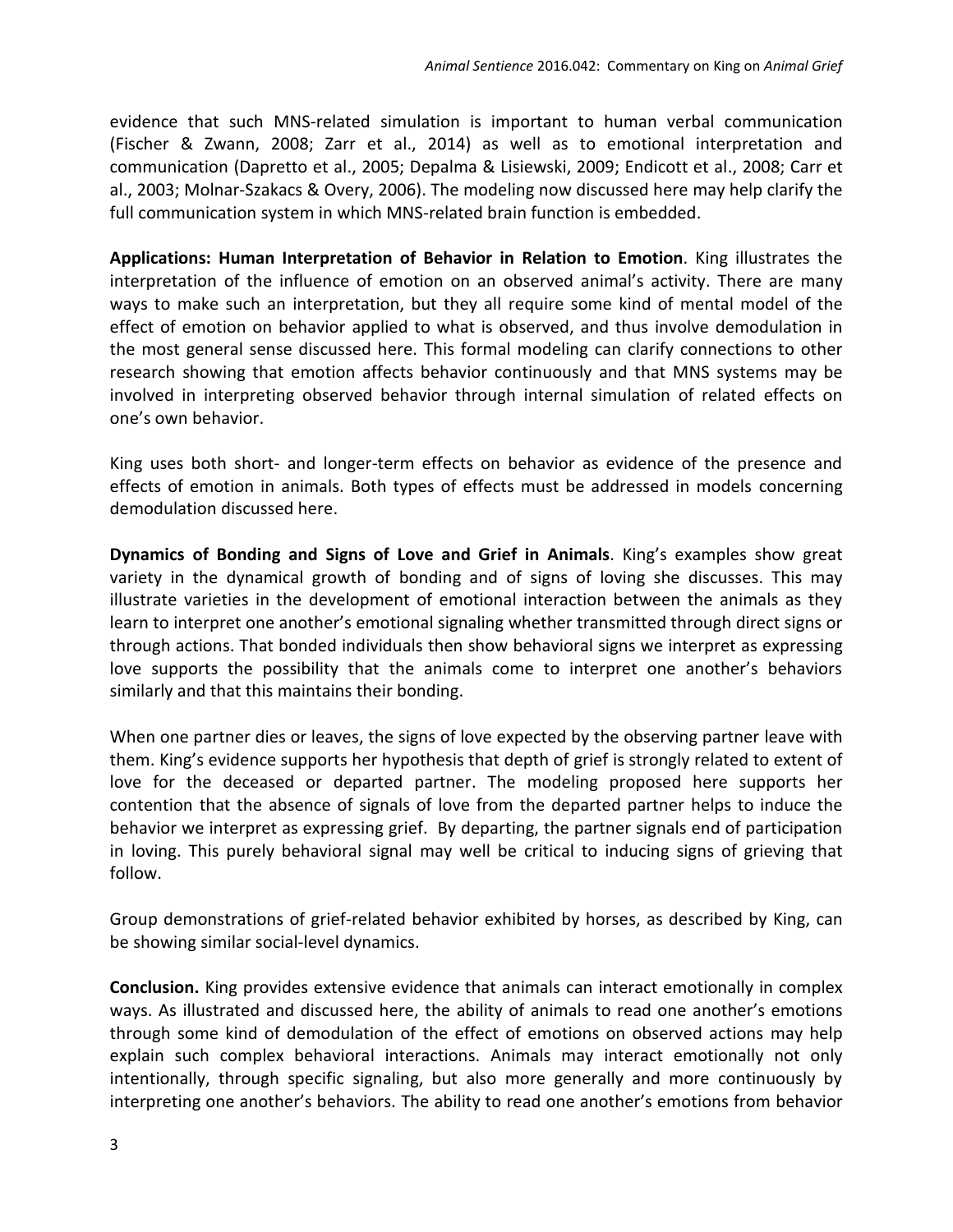is undoubtedly adaptive, and research is needed to better understand its evolution. The model can also be extended to further clarify the communication of emotion by music (Gardiner, 2008b, 2012, 2015).

## **References**

- Carr, L., Iacoboni, M., Dubeau, M-C., Maziotta, J. C., & Lienzi, G. L. (2003). Neural mechanisms of empathy in humans: A relay from neural systems for imitation to limbic areas. *Proc. Natl. Acad. Sci. U.S.A.,* 100(9): S497-S502.
- Damasio, A. (1994). *Descartes' error.* New York, NY: Putnam.
- Damasio, A. (1999). *The feeling of what happens*. New York, NY: Harcourt.
- Damasio, A. (2010). *Self comes to mind.* New York, NY: Random House.
- Dapretto, M., Davies, M. S., Pfeifer, J. H., Scott, A. A., Sigman, M., Brookheimer, S. Y., & Iacooni, M. (2005). Understanding emotions in others. *Nature Neurosci.,* 9: 28-30.
- Darwin, C. (1872). *The expression of emotions in man and animals.* (Reprinted from University of Chicago Press, Chicago, IL, 1965.)
- Depalma, V. R. N., & Lisiewski, S. (2009). The role of mirror neurons in processing vocal emotions: evidence from psychophysiological data. *Int. J. Neurosci.* 119: 681-691.
- Ekman, P. (1973). Darwin and cross-cultural studies of facial expression. In P. Ekman (Ed.), *Darwin and facial expression* (pp. 1-83)*.* New York, NY: Academic Press.
- Ekman, P. (1992). Facial expressions of emotion: New findings, new questions. *Psychological Science,* 3: 34-38.
- Endicott, P. G., Johnathian, P. J., Herring, S., Hoy, K. E., & Fitzgerald, P. E. (2008). Mirror neuron activation is associated with facial emotion processing. *Neuropsychologia,* Sept.: 2081-2084.
- Fischer, M. H., & Zwaan, R. A. (2008) Embodied language: A review of the role of the motor system in language comprehension. *Quart. J. Exp. Psychol.* 61: 825-839.
- Gallese, V. (2003). The manifold nature of interpersonal relations: the quest for a common me. Philos. *Trans. R. Soc. Lond. B Biol. Sci.,* 358: 517-528.
- Gardiner, M. F. (2008a). Skill learning, brain engagement, context and the arts. In S. Vrobel, O. E. Rössler, & T. Marks-Tarlow (Eds.), *Simultaneity: Temporal structures and observer perspectives* (pp. 195-214). New York, NY: Springer.